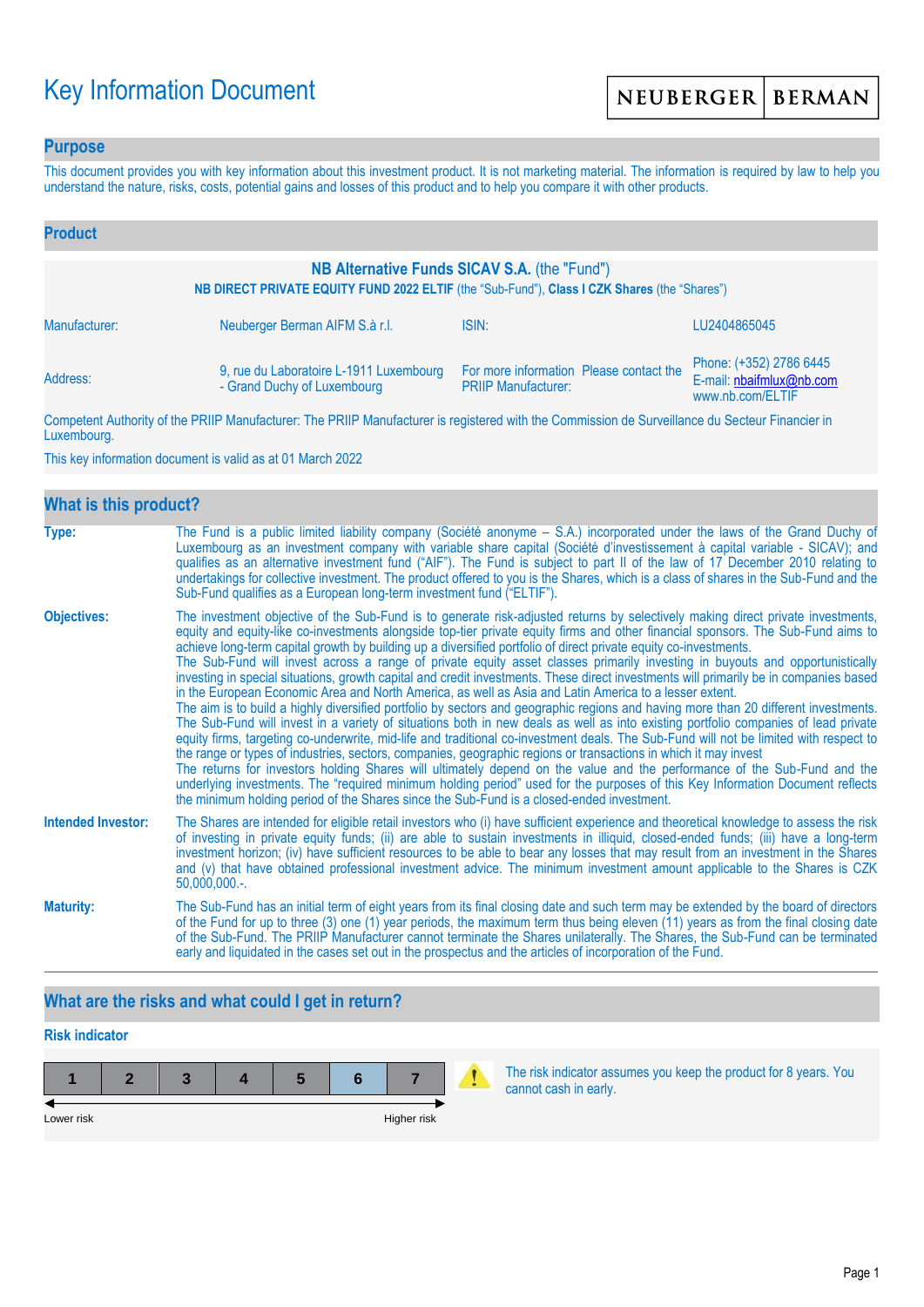The summary risk indicator ("SRI") is a guide to the level of risk of this product compared to other products. It shows how likely it is that the product will lose money because of movements in the markets or because we are not able to pay you. We have classified this product as class 6 out of 7, which is a high risk class. This rates the potential losses from future performance at a high-level, and poor market conditions impact the capacity of the Sub-Fund to pay you. **Be aware of currency risk. In some circumstances, you may receive payments in a different currency, so the final return you will get may depend on the exchange rate between** 

#### **the two currencies. This risk is not considered in the indicator shown above.**

If the currency of the Shares is different from the currency of the Sub-Fund, exchange rate fluctuations will affect the return on investment. Also, the Sub-Fund will make investments in different currencies. This product does not include any protection from future market performance so you could lose some or all of your investment. If the Sub-Fund is not able to pay you what is owed, you could lose your entire investment.

#### **Performance Scenarios**

**Investment 10 000 CZK**

**Market developments in the future cannot be accurately predicted. The scenarios shown are only an indication of some of the possible outcomes based on recent returns. Actual returns could be lower.**

| <b>INVESURENT TV UVU UZN</b> |                                              |               |
|------------------------------|----------------------------------------------|---------------|
| <b>Scenarios</b>             | 8 years<br>(minimum required holding period) |               |
| <b>Stress Scenario</b>       | What you might get back after costs          | 7809.38 CZK   |
|                              | Average return each year                     | $-3.04%$      |
| <b>Unfavourable Scenario</b> | What you might get back after costs          | 16 268,45 CZK |
|                              | Average return each year                     | 6.27%         |
| <b>Moderate Scenario</b>     | What you might get back after costs          | 18 834.58 CZK |
|                              | Average return each year                     | 8.24%         |
| <b>Favourable Scenario</b>   | What you might get back after costs          | 22 197.37 CZK |
|                              | Average return each year                     | 10.48%        |

This table shows the money you could get back over the next 8 years (recommended holding period), under different scenarios, assuming that you invest 10 000 CZK. The scenarios shown illustrate how your investment could perform. You can compare them with the scenarios of other products. The scenarios presented are an estimate of future performance based on evidence from the past on how the value on this investment varies, and are not an exact indicator. What you get will vary depending on how the market performs and how long you keep the product. The stress scenario shows what you might get back in extreme market circumstances, and it does not take into account the situation where we are not able to pay you. The figures shown include all the costs of the product itself, but may not include all the costs you pay to your advisor or distributor. The figures do not take into account your personal tax situation, which may also affect how much you get back.

#### **What happens if Neuberger Berman AIFM S.à r.l. is unable to pay out?**

Losses are not covered by an investor's compensation or guaranteed scheme. The investor may not face a financial loss due to the default of the PRIIP Manufacturer.

Brown Brothers Harriman (Luxembourg) S.C.A (the "Depositary") will perform safekeeping duties for the Fund's assets. In the event of the insolvency of the PRIIP Manufacturer, the Fund's assets in the safekeeping of the Depositary will not be affected. However, in the event of the Depositary's insolvency, or someone acting on its behalf, the Fund may suffer a financial loss. However, this risk is mitigated to a certain extent by the fact the Depositary is required by law and regulation to segregate its own assets from the assets of the Fund. The Depositary will also be liable to the Fund and the investors for any loss arising from, among other things, its negligence, fraud or intentional failure properly to fulfil its obligations (subject to certain limitations).

#### **What are the costs?**

The Reduction In Yield ("RIY") shows what impact the total costs you pay will have on the return you might receive and may reduce the growth of your investment ("Impact on Return"). The total costs take into account one-off, ongoing and incidental costs. The amounts shown below are the cumulative costs of the product itself, at the recommended holding periods. The figures assume that you invest 10 000 CZK. The figures are estimates and may change in the future.

#### **Costs over Time**

The person selling you or advising you about this product may charge you other costs. If so, this person will provide you with information about these costs, and should show you the impact that all costs will have on your investment over time.

| Investment 10 000 CZK           | If you cash in after 8 years |
|---------------------------------|------------------------------|
| <b>Total costs</b>              | 2436.00 CZK                  |
| Impact on return (RIY) per year | $3.05\%$                     |